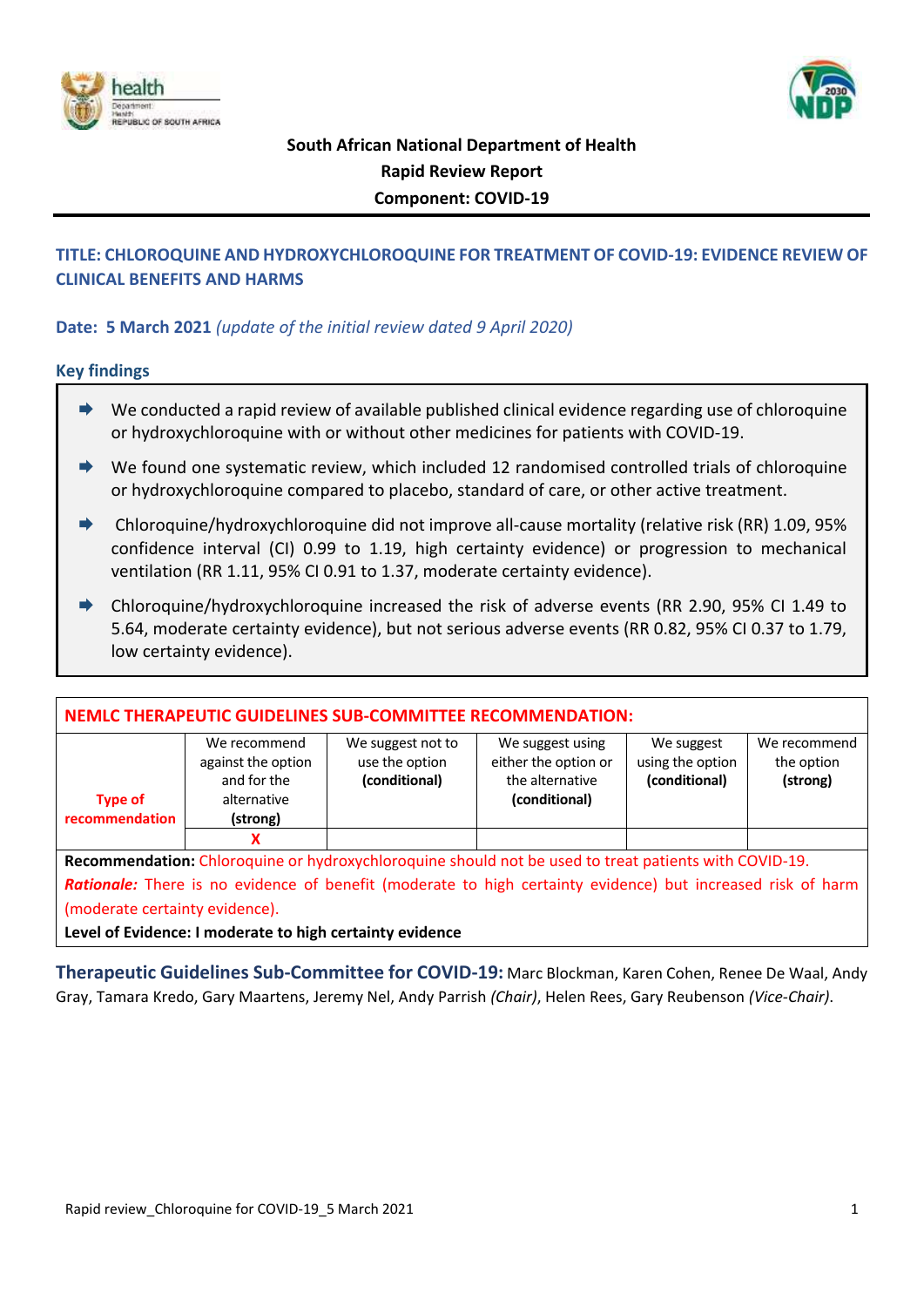## **BACKGROUND**

Chloroquine and its derivative hydroxychloroquine were used for the treatment of malaria, before the development of widespread resistance, and are generally well tolerated. Hydroxychloroquine is more soluble and better tolerated than chloroquine but is not readily available in South Africa at present. Chloroquine is used to modulate immunity in rheumatoid arthritis and systemic lupus erythematosus patients.

There is*in vitro* evidence that chloroquine inhibits replication of SARS-CoV-2. Mechanisms include increasing pH in the intracellular endosome required for fusion of the virus with the cell, and inhibition of the entry of SARS-CoV-2 into cells through an effect on the ACE2 receptor (Liu 2020). In addition to suppression of viral replication, it was hypothesised that chloroquine's immunomodulatory effects may be of benefit in the treatment of COVID-19, (Wang 2020). Based on this theoretical benefit, during the current COVID-19 pandemic, chloroquine and hydroxychloroquine were included in treatment guidelines for COVID-19 in some countries.

Chloroquine and hydroxychloroquine may cause serious adverse reactions, including QT interval prolongation. This may put patients at risk of drug-induced torsades de pointes and sudden cardiac death. This risk is higher in elderly patients, those with congenital long QT syndrome and those taking other drugs which prolong the QT interval, such as azithromycin and lopinavir/ritonavir (Giudicessi 2020).

We reviewed current published evidence for efficacy and harms of chloroquine and hydroxychloroquine in treating patients with COVID-19.

## **METHODS**

A Cochrane systematic review and meta-analysis was published on 12 Feb 2021. This rapid review includes the results and assessment of the Cochrane systematic review (Singh 2020). Results of the COVID-NMA living review (accessed 04 Mar 2021) were not substantially different to the published Cochrane review. No further searches were done for this rapid review.

RD summarised the included systematic review. TL and MR assessed the included systematic review using the AMSTAR tool. MB and KC reviewed the overall report.

## **Eligibility criteria for review**

- Population: Patients with COVID-19, no restriction to age or disease severity.
- Intervention: Chloroquine or hydroxychloroquine either alone or in combination with other medicines. No restriction on dose, frequency, or timing with respect to onset of symptoms/severity of disease.
- Comparators: Any (standard of care/placebo or active comparator)
- Outcomes: Mortality, hospitalisation, duration of hospitalisation, time to negative SARS-CoV2 PCR on nasopharyngeal swab, duration of ICU stay, progression to mechanical ventilation, adverse events, serious adverse events.

Study designs: For this review update we sought only systematic reviews of randomised controlled trials (RCTs).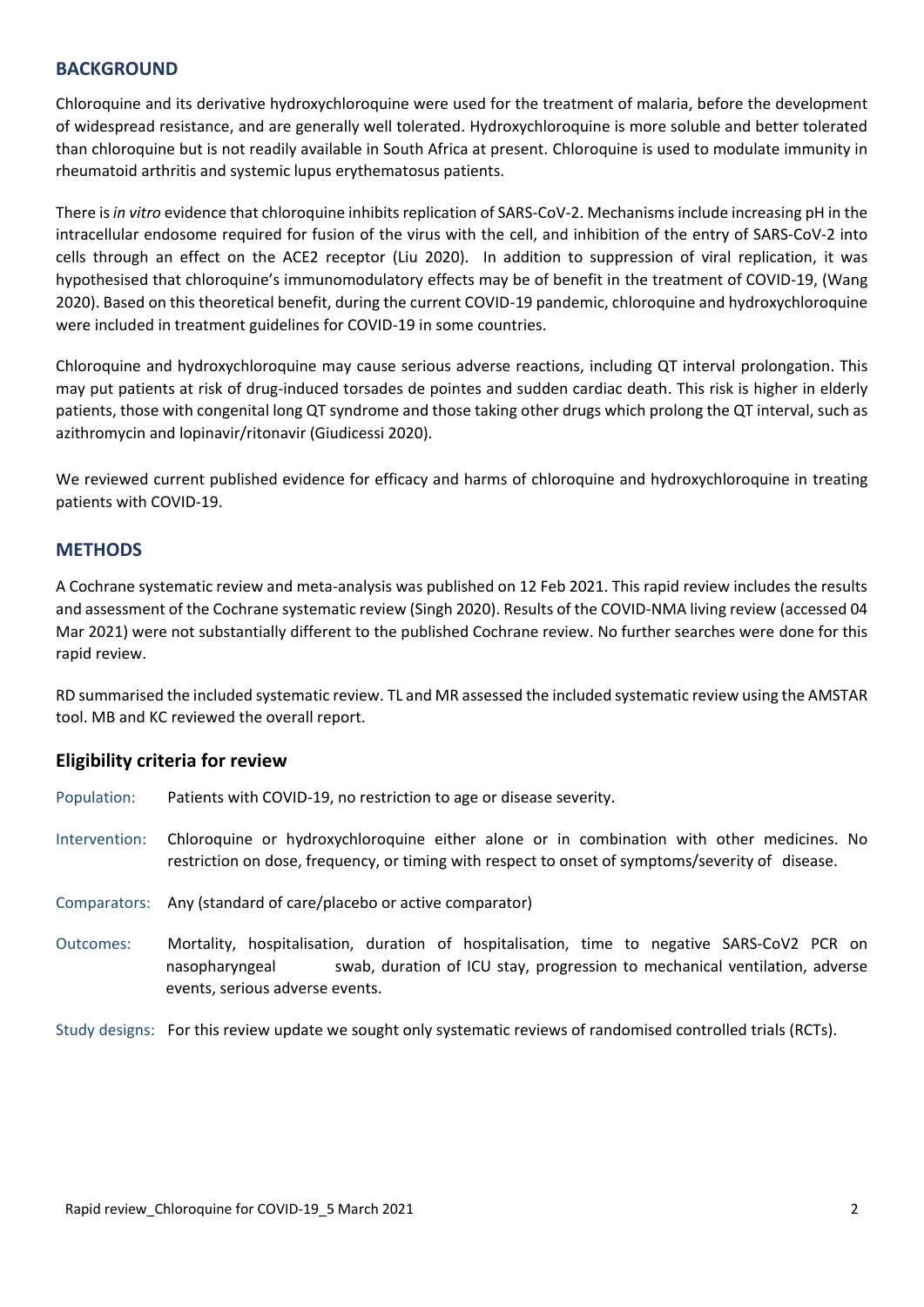## **RESULTS**

The Cochrane review included 12 RCTs (8 569 participants in total) that compared chloroquine or hydroxychloroquine to placebo or standard of care (10 RCTs) or lopinavir/ritonavir (1 RCT), or febuxostat (1 RCT). One included RCT compared hydroxychloroquine plus azithromycin to standard of care. The results of relevance to our PICO as summarised below.

We assessed the methodological quality of the Cochrane review using the AMSTAR 2 tool (Appendix 1), which rated the overall confidence in the results of the review as 'moderate'.

The COVID-NMA meta-analysis includes a further 5 RCTs, but the results are not substantially different to the Cochrane review.

## **Hydroxychloroquine/ chloroquine compared with placebo/standard of care**

## *All-cause mortality*

Chloroquine/hydroxychloroquine had no significant impact on mortality relative to placebo or standard of care: relative risk (RR) 1.09 (95% confidence interval (CI) 0.99 to 1.19), based on 9 RCTs, n=8 208, high certainty evidence.

## *Progression to mechanical ventilation*

Chloroquine/hydroxychloroquine had no significant impact on progression to requiring mechanical ventilation relative to placebo/standard of care: RR 1.11 (95% CI 0.91 to 1.37), based on 3 RCTs, n=4 521, moderate certainty evidence.

## *Duration of hospitalisation*

There was no significant difference in duration of hospitalization between hydroxychloroquine and standard of care/placebo: mean difference -0.15 days (95% CI -0.75 to 0.45), based on 2 RCTs, n=642.

## *Hospitalisation*

One RCT in ambulatory patients reported admission to hospital as an outcome: RR 0.41 (95% CI 0.13 to 1.27), n=465.

## *Time to negative PCR*

There was no significant difference in the proportion of patients who had negative PCR at 14 days between hydroxychloroquine/chloroquine and placebo/standard of care: RR 1.00 (95% CI 0.91 to 1.10), based on 3 RCTS, n=213, low certainty evidence.

## *Adverse events and serious adverse events*

Chloroquine/hydroxychloroquine increased the risk of adverse events relative to placebo/standard of care: RR 2.90 (95% CI 1.49 to 5.64), based on 6 RCTs, n=1 394, moderate certainty evidence.

Chloroquine/hydroxychloroquine was not associated with an increased risk of serious adverse events: RR 0.82 (95% CI 0.37 to 1.79), based on 6 RCTs, n=1 004, moderate certainty evidence.

## **Hydroxychloroquine/chloroquine compared with active treatments**

One RCT compared hydroxychloroquine to lopinavir/ritonavir (n=22). Mortality, progression to mechanical ventilation, and duration of hospitalisation were no reported. There was no significant difference in time to negative PCR or risk of adverse events.

One RCT compared hydroxychloroquine to febuxostat (n=60). Progression to mechanical ventilation, duration of hospitalisation, and adverse events were no reported. There were no deaths in either arm. There was no significant difference in hospitalisation.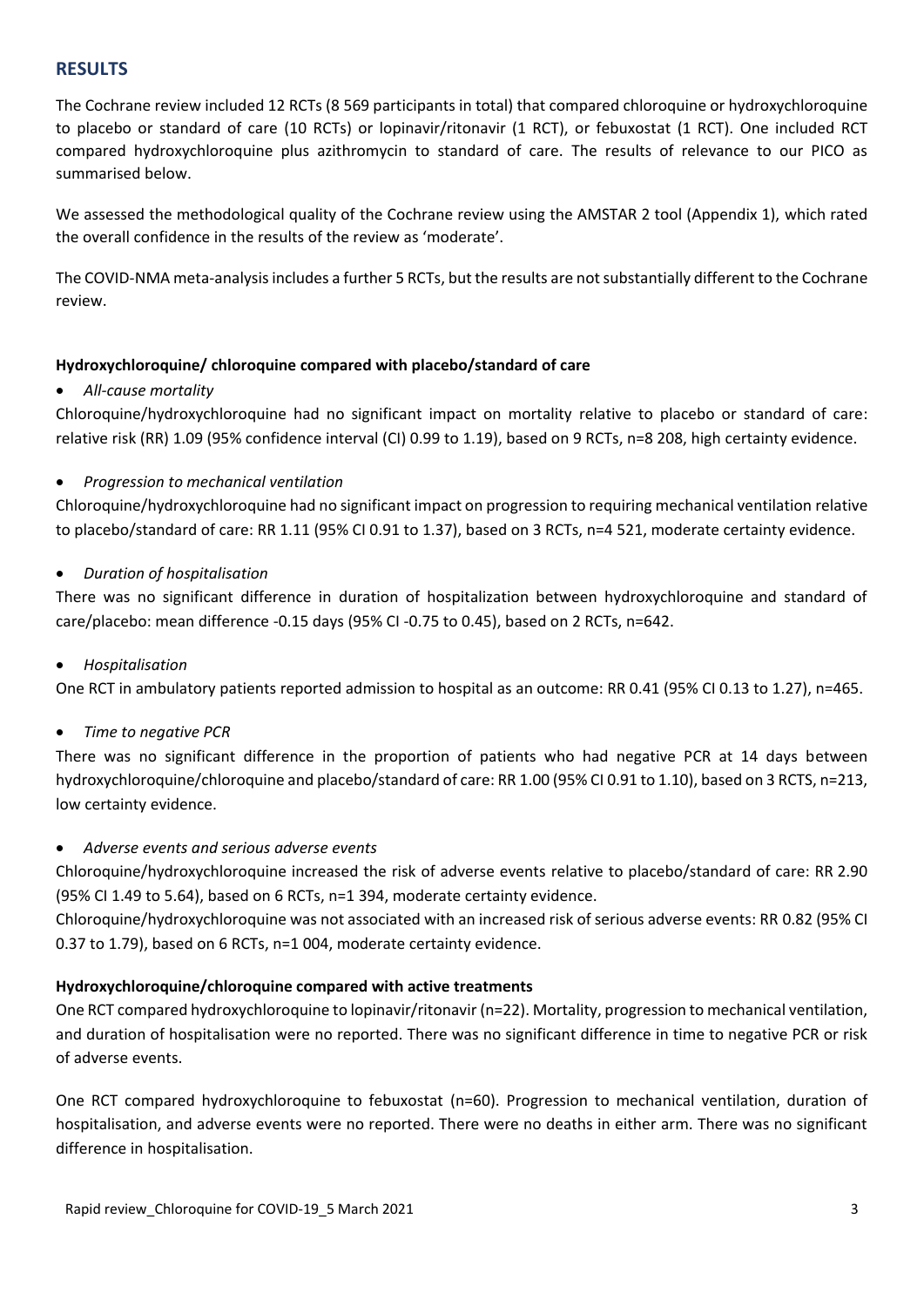## **Hydroxychloroquine plus azithromycin compared with standard of care**

One RCT compared hydroxychloroquine plus azithromycin to standard of care (n=444). There was no significant difference in mortality (RR 0.52, 95% CI 0.13 to 2.07), progression to mechanical ventilation (RR 1.61, 95% CI 0.82 to 3.15), duration of hospitalisation (mean difference 0.50 days, 95% CI -0.81 to 1.81), or serious adverse events (RR 1.85, 95% CI 0.36 to 9.43). Hydroxychloroquine plus azithromycin was associated an increased risk of adverse events: RR 1.74 (95% CI 1.27 to 2.38).

## **CONCLUSION**

Hydroxychloroquine has been shown to have no significant impact on mortality or disease progression to mechanical ventilation but is associated with an increased risk of adverse events. Chloroquine or hydroxychloroquine should not be used to treat patients with COVID-19.

**Reviewers:** Karen Cohen, Marc Blockman, Renee de Waal.

**Declaration of interests:** KC and MB (Division of Clinical Pharmacology, Department of Medicine, Groote Schuur Hospital, University of Cape Town) and RDW (Centre for Infectious Disease Epidemiology and Research, University of Cape Town) have no interests to declare in respect of chloroquine or hydroxychloroquine.

**Acknowledgements:** Trudy Leong (Essential Drugs Programme, National Department of Health) and Milli Reddy (Better Health Programme – South Africa) for assisting with the AMSTAR assessment.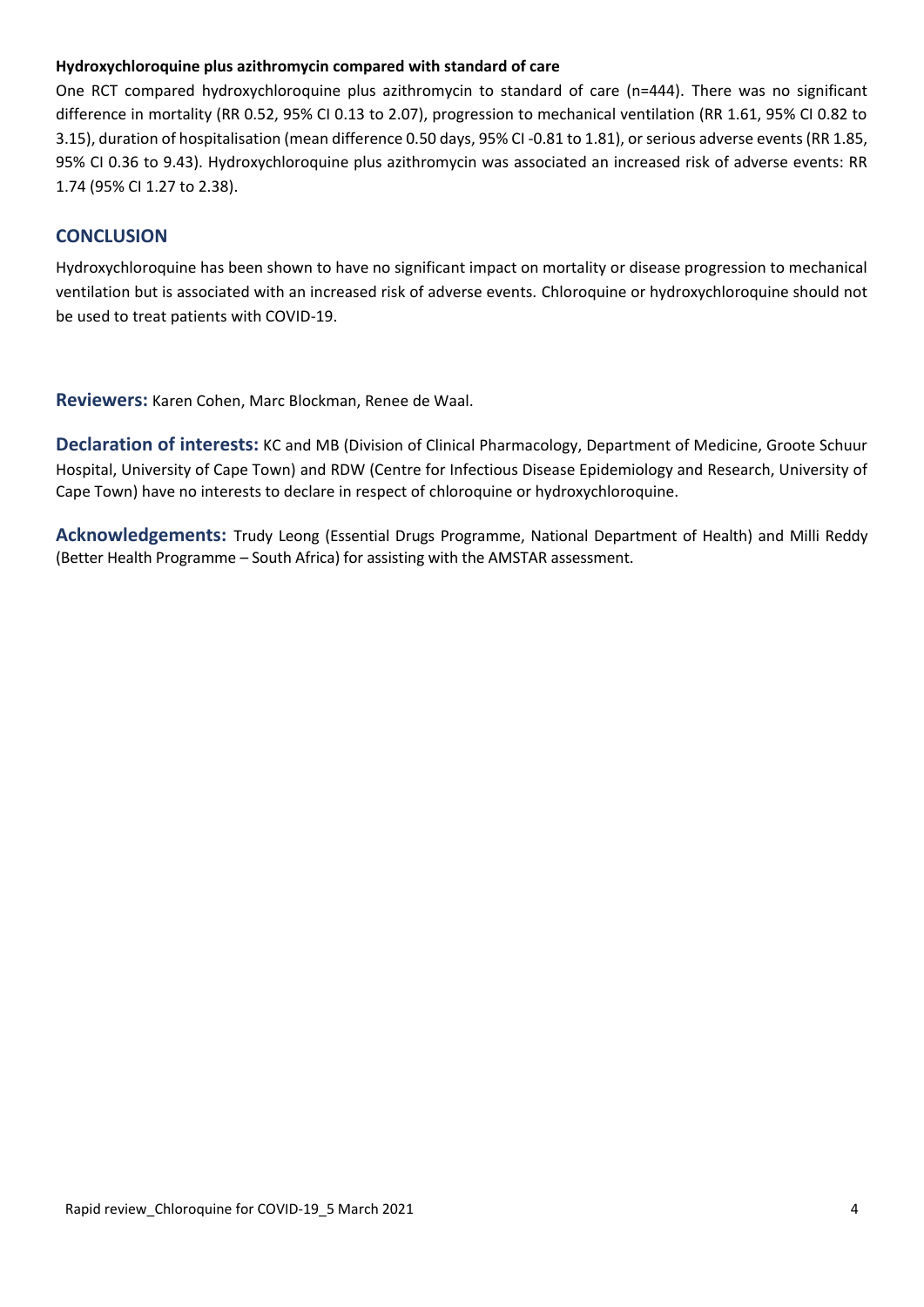## Analysis 1.1. Comparison 1: HCQ versus standard care without HCQ, or placebo, for treatment, Outcome 1: Death due to any cause

|                                                                                               | 04200<br>HCQ |             | Standard care or placebo |        |             | Risk Ratio          | <b>Risk Ratio</b>   | Risk of Bias                     |
|-----------------------------------------------------------------------------------------------|--------------|-------------|--------------------------|--------|-------------|---------------------|---------------------|----------------------------------|
| <b>Study or Subgroup</b>                                                                      | Events       | Total       | Events                   | Total  | Weight      | M-H. Random, 95% CI | M-H. Random, 95% CI | <b>ABCDEFG</b>                   |
| Abd-Elsalam 2020                                                                              | 6            | 97          |                          | .97.   | 0.7%        | 1.2010.38.3.801     |                     |                                  |
| Cavalcanti 2020                                                                               |              | 221         | $\frac{5}{2}$            | 227    | 0.8%        | 1,20 [0.41, 3.51]   |                     |                                  |
| Chen 2020a                                                                                    | O.           | 15          |                          | 15     |             | Not estimable       |                     |                                  |
| Chen 2020c                                                                                    | $\theta$     | 21          |                          | $12\,$ |             | Not estimable       |                     |                                  |
| Horby 2020                                                                                    | 418          | 1561        | 788                      | 3155   | 86.4%       | 1.07 [0.97, 1.19]   |                     |                                  |
| Mitja 2020a                                                                                   | $\mathbf 0$  | 136         | O.                       | 157    |             | Not estimable       |                     |                                  |
| Pan 2020                                                                                      | 104          | 947         | 84                       | 906    | 12.1%       | 1.18 [0.90, 1.56]   |                     |                                  |
| Skipper 2020                                                                                  | 1            | 244         |                          | 247    | 0.1%        | 1.01 [0.06, 16.09]  |                     |                                  |
| Tang 2020                                                                                     | o            | 75          | 1<br>0                   | $75\,$ |             | Not estimable       |                     |                                  |
| Total (95% CT)                                                                                |              | -10<br>3317 |                          |        | 4891 100.0% | 1.09 [0.99, 1.19]   |                     |                                  |
| Total events:                                                                                 | 536          |             | 884                      |        |             |                     |                     |                                  |
| Heterogeneity: Tau <sup>z</sup> = 0.00; Chi <sup>z</sup> = 0.52, df = 4 (P = 0.97); $P = 0\%$ |              |             |                          |        |             |                     | 0.5<br>0.1<br>0.2   |                                  |
| Test for overall effect: $Z = 1.72$ ( $P = 0.09$ )                                            |              |             |                          |        |             |                     | Favours HCQ         | Favours standard care or placebo |
| Test for subgroup differences: Not applicable                                                 |              |             |                          |        |             |                     |                     |                                  |
| Risk of bias legend                                                                           |              |             |                          |        |             |                     |                     |                                  |
| (A) Random sequence generation (selection bias)                                               |              |             |                          |        |             |                     |                     |                                  |
| (B) Allocation concealment (selection bias)                                                   |              |             |                          |        |             |                     |                     |                                  |
| (C) Blinding of participants and personnel (performance bias)                                 |              |             |                          |        |             |                     |                     |                                  |
| (D) Blinding of outcome assessment (detection bias)                                           |              |             |                          |        |             |                     |                     |                                  |
| (E) Incomplete outcome data (attrition bias)                                                  |              |             |                          |        |             |                     |                     |                                  |
| (F) Selective reporting (reporting bias)                                                      |              |             |                          |        |             |                     |                     |                                  |
| (G) Other bias                                                                                |              |             |                          |        |             |                     |                     |                                  |

## Analysis 1.6. Comparison 1: HCQ versus standard care without HCQ, or placebo, for treatment, Outcome 6: Progression to mechanical ventilation

|                                                                                               | HCQ    |       | Standard care |       |         | <b>Risk Ratio</b>      | <b>Risk Ratio</b>                    |  | <b>Risk of Bias</b> |                |  |
|-----------------------------------------------------------------------------------------------|--------|-------|---------------|-------|---------|------------------------|--------------------------------------|--|---------------------|----------------|--|
| <b>Study or Subgroup</b>                                                                      | Events | Total | Events        | Total | Weight  | M-H, Random, 95% CI    | M-H, Random, 95% CI                  |  |                     | <b>ABCDEFG</b> |  |
| Cavalcanti 2020                                                                               | 16     | 221   | 13            | 227   | 8.4%    | $1.26$ [0.62, $2.57$ ] |                                      |  |                     |                |  |
| Horby 2020                                                                                    | 118    | 1300  | 215           | 2623  | 91.2%   | 1.11 [0.89, 1.37]      |                                      |  |                     |                |  |
| Tang 2020                                                                                     | 0      | 75    |               | 75    | 0.4%    | $0.33$ $[0.01, 8.05]$  |                                      |  |                     |                |  |
| Total (95% CI)                                                                                |        | 1596  |               | 2925  | 100.096 | 1.11 [0.91, 1.37]      |                                      |  |                     |                |  |
| Total events:                                                                                 | 134    |       | 229           |       |         |                        |                                      |  |                     |                |  |
| Heterogeneity: Tau <sup>2</sup> = 0.00; Chi <sup>2</sup> = 0.68, df = 2 (P = 0.71); $F = 0\%$ |        |       |               |       |         |                        |                                      |  |                     |                |  |
| Test for overall effect: $Z = 1.03$ ( $P = 0.30$ )                                            |        |       |               |       |         |                        | Favours HCO<br>Favours standard care |  |                     |                |  |
| Test for subgroup differences: Not applicable                                                 |        |       |               |       |         |                        |                                      |  |                     |                |  |
| Risk of bias legend                                                                           |        |       |               |       |         |                        |                                      |  |                     |                |  |
| (A) Random sequence generation (selection bias)                                               |        |       |               |       |         |                        |                                      |  |                     |                |  |
| (B) Allocation concealment (selection bias)                                                   |        |       |               |       |         |                        |                                      |  |                     |                |  |
| (C) Blinding of participants and personnel (performance bias)                                 |        |       |               |       |         |                        |                                      |  |                     |                |  |
| (D) Blinding of outcome assessment (detection bias)                                           |        |       |               |       |         |                        |                                      |  |                     |                |  |
| (E) Incomplete outcome data (attrition bias)                                                  |        |       |               |       |         |                        |                                      |  |                     |                |  |
| (F) Selective reporting (reporting bias)                                                      |        |       |               |       |         |                        |                                      |  |                     |                |  |
| (G) Other bias                                                                                |        |       |               |       |         |                        |                                      |  |                     |                |  |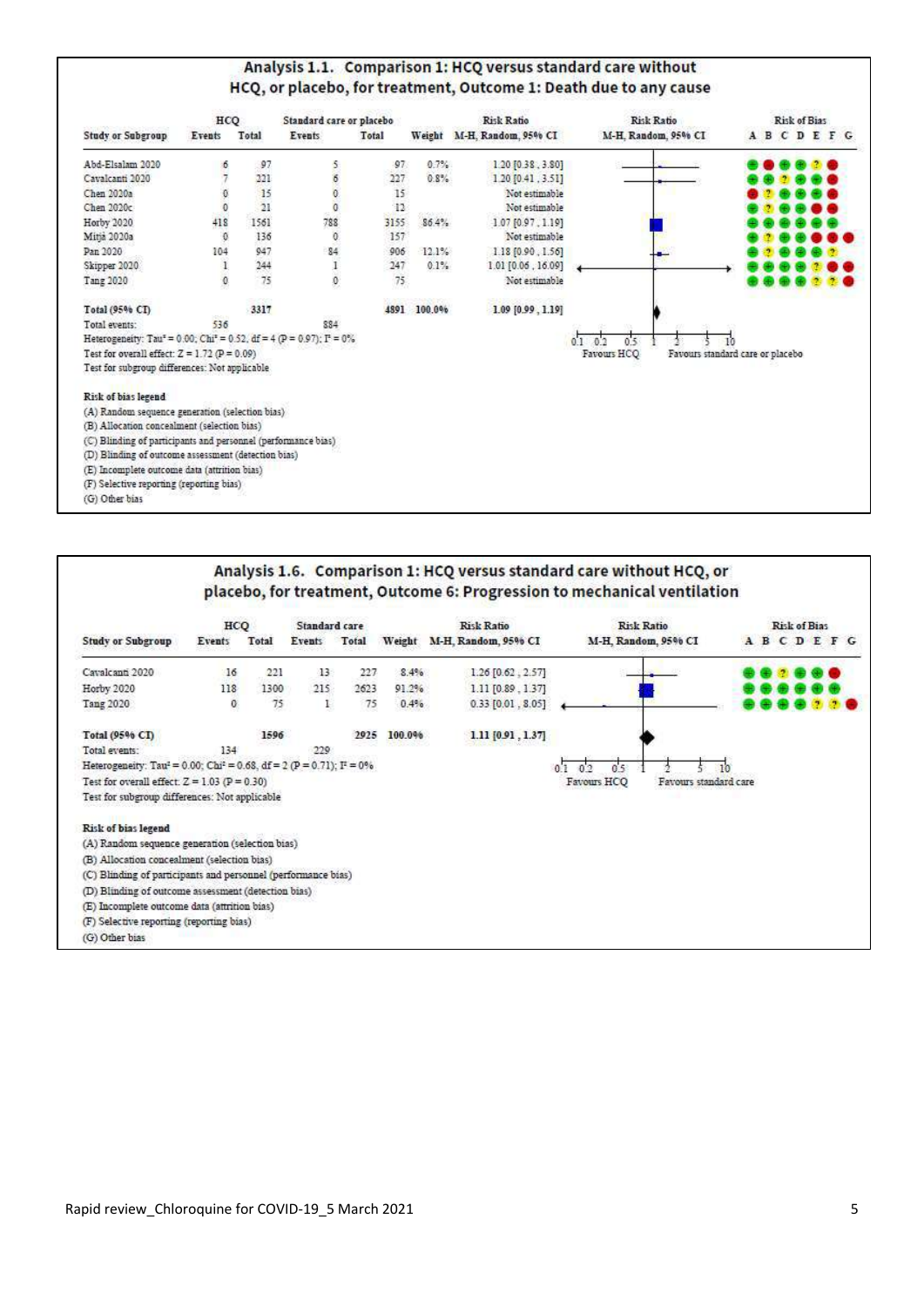### Analysis 1.10. Comparison 1: HCO versus standard care without HCO, or placebo, for treatment, Outcome 10: Participants with any adverse events

|                                                                                                         | 22022317<br>HCQ |          | Standard care or placebo |       |                       | Risk Ratio                 | <b>Risk Ratio</b>   | Risk of Bias                     |
|---------------------------------------------------------------------------------------------------------|-----------------|----------|--------------------------|-------|-----------------------|----------------------------|---------------------|----------------------------------|
| <b>Study or Subgroup</b>                                                                                | Events          | Total    | Events                   | Total |                       | Weight M-H. Random. 95% CI | M-H. Random, 95% CI | <b>ABCDEFG</b>                   |
| Cavalcanti 2020 (1)                                                                                     | 67              | 199      | 40                       | 177   | 22.8%                 | $1.49$ [1.07, 2.08]        | H                   | .                                |
| Chen 2020a (2)                                                                                          |                 | 15       |                          | 15    | 10.5%                 | 2.00 [0.43, 9.32]          |                     |                                  |
| Chen 2020b                                                                                              |                 | 31       | o                        | 31    | 4.1%                  | 5.00 [0.25, 100.08]        |                     |                                  |
| Mitja 2020a (3)                                                                                         | 121             | 169      | 16                       | 184   | 21.5%                 | 8.23 [5.11, 13.28]         | --                  |                                  |
| Skipper 2020 (4)                                                                                        | 92              | 212      | 46                       | 211   | 23.1%                 | 19911.48.2.681             |                     |                                  |
| Tang 2020 (5)                                                                                           | 21              | 70       | $\overline{7}$           | 80    | 18.0%                 | 3.43 [1.55.7.58]           |                     |                                  |
| Total (95% CI)                                                                                          |                 | 696      |                          | 698   | 53-40750730<br>100.0% | 2.90 [1.49, 5.64]          |                     |                                  |
| Total events:                                                                                           | 307             | 362,6900 | 111                      |       |                       |                            |                     |                                  |
| Heterogeneity: Tau <sup>2</sup> = 0.48; Chi <sup>2</sup> = 38.18, df = $5 (P < 0.00001)$ ; $I^2 = 87\%$ |                 |          |                          |       |                       |                            |                     | 100                              |
| Test for overall effect: $Z = 3.13$ (P = 0.002)                                                         |                 |          |                          |       |                       |                            | Favours HCQ         | Favours standard care or placebo |
| Test for subgroup differences: Not applicable                                                           |                 |          |                          |       |                       |                            |                     |                                  |

#### Footnotes

(1) Cavalcanti 2020 - safety population included participants who received at least one dose of HCQ, and participants who received neither HCQ nor azithromycin.

(2) Chen 2020a and Chen 2020b - safety population assumed to be the same as ITT population. All participants assumed to have received treatment according to group they were randomised to (3) Mitja 2020 - safety population was based on participants randomised to each group, rather than participants who received the study drug.

(4) Skipper 2020 - Safety population excludes participants with no follow up data, and those with only vital status data, including deaths.

(5) Tang 2020 - Safety population based on all those who received at least one dose of HCQ versus all those who received no HCQ.

Risk of bias legend

(A) Random sequence generation (selection bias)

(B) Allocation concealment (selection bias)

(C) Blinding of participants and personnel (performance bias)

(D) Blinding of outcome assessment (detection bias)

(E) Incomplete outcome data (attrition bias)

(F) Selective reporting (reporting bias)

(G) Other bias

## Analysis 1.11. Comparison 1: HCQ versus standard care without HCQ, or placebo, for treatment, Outcome 11: Participants with serious adverse events

|                                                                                                | HCQ                |                                         | Standard care        |       |         | <b>Risk Ratio</b>   | Risk Ratio                           | Risk of Bias  |
|------------------------------------------------------------------------------------------------|--------------------|-----------------------------------------|----------------------|-------|---------|---------------------|--------------------------------------|---------------|
| <b>Study or Subgroup</b>                                                                       | Events             | Total                                   | Events               | Total | Weight  | M-H. Random, 95% CI | M-H. Random, 95% CI                  | A B C D E F G |
| Cavalcanti 2020 (1)                                                                            |                    | 199                                     | $\mathbf{2}^{\circ}$ | 177   | 15.4%   | $0.89$ [0.13, 6.25] |                                      | - -           |
| Chen 2020a (2)                                                                                 |                    | $-15$                                   | ö                    | 15    | 6.2%    | 3.00 [0.13, 68.26]  |                                      |               |
| Chen 2020b                                                                                     | 0                  |                                         |                      | 31    | 7.2%    | $0.11$ [0.01, 1.98] |                                      |               |
| Chen 2020c                                                                                     | $\hat{\mathbf{o}}$ | $\begin{array}{c} 31 \\ 21 \end{array}$ | $\overline{0}$       | 12    |         | Not estimable       |                                      | 9 G           |
| Mitja 2020a                                                                                    | 8                  | 169                                     | $12\,$               | 184   | 64.6%   | $0.73$ [0.30, 1.73] |                                      | B 8           |
| Tang 2020 (3)                                                                                  |                    | 70                                      | $\overline{0}$       | 80    | 6.6%    | 5.70 [0.28, 116.84] |                                      | 2 G           |
| Total (95% CT)                                                                                 |                    | 505                                     |                      | 499   | 100.096 | $0.82$ [0.37, 1.79] |                                      |               |
| Total events:                                                                                  | 13                 |                                         | 18                   |       |         |                     |                                      |               |
| Heterogeneity: Tau <sup>2</sup> = 0.05; Chi <sup>2</sup> = 4.18, df = 4 (P = 0.38); $I^2$ = 4% |                    |                                         |                      |       |         |                     | 0.01                                 | 100           |
| Test for overall effect: $Z = 0.50$ ( $P = 0.61$ )                                             |                    |                                         |                      |       |         |                     | Favours HCQ<br>Favours standard care |               |
| Test for subgroup differences: Not applicable                                                  |                    |                                         |                      |       |         |                     |                                      |               |

#### Footnotes

(1) Cavalcanti 2020 - safety population included participants who received at least one dose of HCQ, and participants who received neither HCQ nor azithromycin.

(2) Chen 2020a and Chen 2020b - safety population assumed to be the same as ITT population. All participants assumed to have received treatment according to group they were ra: (3) Tang 2020 - Safety population based on all those who received at least one dose of HCQ versus all those who received no HCQ.

#### Risk of bias legend

(A) Random sequence generation (selection bias)

(B) Allocation concealment (selection bias)

(C) Blinding of participants and personnel (performance bias)

(D) Blinding of outcome assessment (detection bias)

(E) Incomplete outcome data (attrition bias)

(F) Selective reporting (reporting bias)

(G) Other bias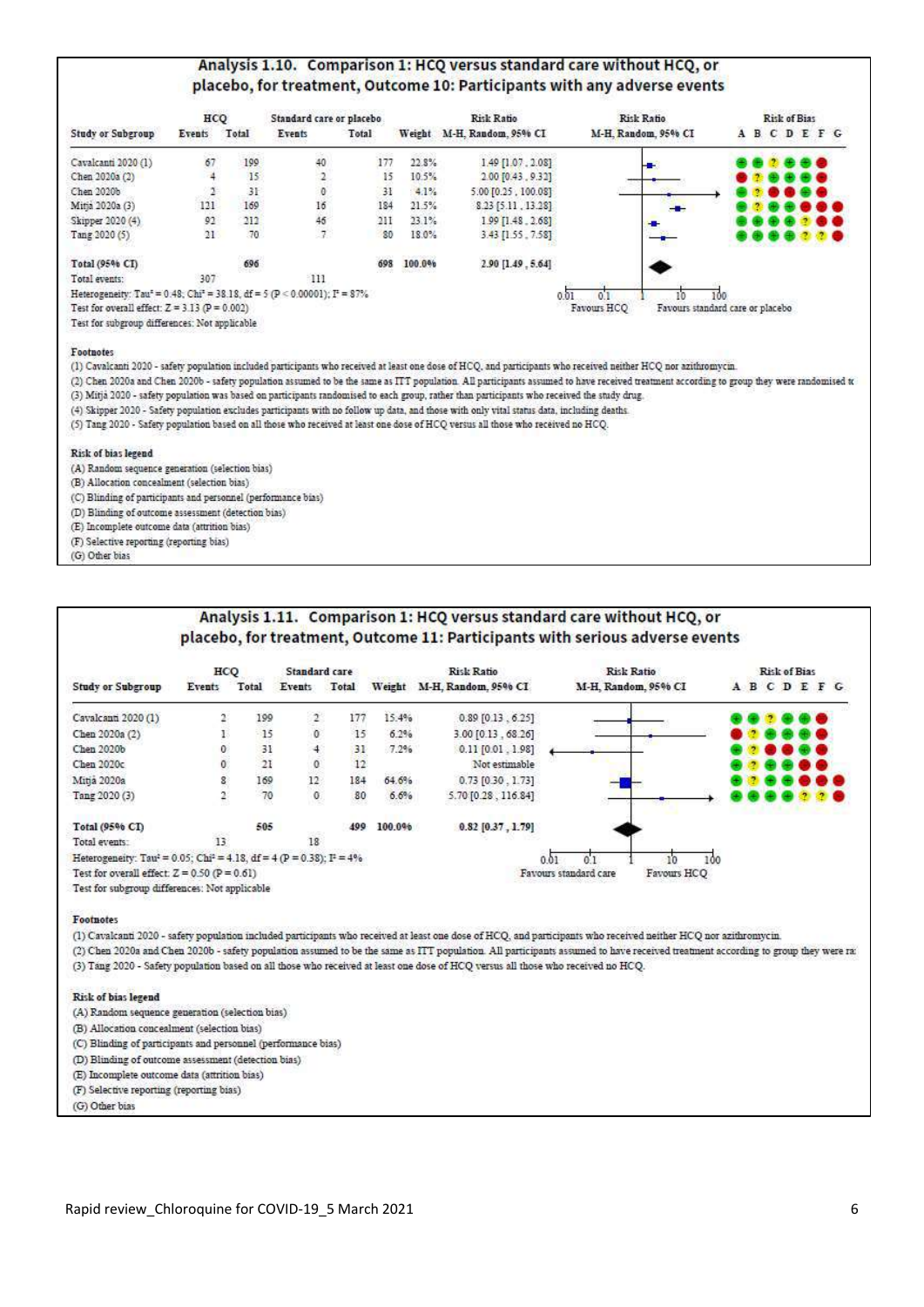# **Appendix 1: Evaluating the methodological quality of the Singh et al (2021) systematic review and meta-analysis – AMSTAR 2 tool (Shea 2017**1**)**

## **Date:** 18 February 2021

**Assessors:** Trudy Leong, Milli Reddy

| No.                     | <b>Criteria</b>                                                                                                   | Yes/ Partial |  |  |  |  |  |
|-------------------------|-------------------------------------------------------------------------------------------------------------------|--------------|--|--|--|--|--|
|                         |                                                                                                                   | Yes/No       |  |  |  |  |  |
| 1                       | Research questions and inclusion criteria for the review included the components of PICO                          | Yes          |  |  |  |  |  |
| $2*$                    | Report of the review contained an explicit statement that the review methods were established prior to the        |              |  |  |  |  |  |
|                         | conduct of the review and did the report justify any significant deviations from the protocol                     |              |  |  |  |  |  |
| $\overline{\mathbf{3}}$ | Review authors explained selection of the study designs for inclusion in the review                               | Yes          |  |  |  |  |  |
| $4*$                    | Review authors used a comprehensive literature search strategy                                                    | Partial yes  |  |  |  |  |  |
| 5                       | Review authors perform study selection and data extraction in duplicate                                           | Yes          |  |  |  |  |  |
| 6                       | Review authors provided a list of excluded studies and justify the exclusions                                     | Yes          |  |  |  |  |  |
| $7*$                    | Review authors described the included studies in adequate detail                                                  | Yes          |  |  |  |  |  |
| 8                       | Review authors used a satisfactory technique for assessing the risk of bias (RoB) in individual studies that were |              |  |  |  |  |  |
|                         | included in the review                                                                                            |              |  |  |  |  |  |
| $9*$                    | Review authors reported on the sources of funding for the studies included in the review?                         | Yes          |  |  |  |  |  |
| 10                      | For meta-analyses, review authors used appropriate methods for statistical combination of results                 | Yes          |  |  |  |  |  |
| $11*$                   | For meta-analyses, review authors assessed the potential impact of RoB in individual RCTs on the results of       | Yes          |  |  |  |  |  |
|                         | the meta-analysis or other evidence synthesis                                                                     |              |  |  |  |  |  |
| 12                      | Review authors accounted for RoB in individual RCTs when interpreting/ discussing the results of the review       | Yes          |  |  |  |  |  |
| $13*$                   | Review authors provided a satisfactory explanation for, and discussion of, any heterogeneity observed in the      | Yes          |  |  |  |  |  |
|                         | results of the review                                                                                             |              |  |  |  |  |  |
| 14                      | For quantitative synthesis, review authors carried out an adequate investigation of publication bias (small       | No           |  |  |  |  |  |
|                         | study bias) and discussed its likely impact on the results of the review                                          |              |  |  |  |  |  |
| $15*$                   | Review authors reported any potential sources of conflict of interest, including any funding they received for    |              |  |  |  |  |  |
|                         | conducting the review<br>* Critical domains                                                                       | Yes          |  |  |  |  |  |

*\* Critical domains*

 $\overline{\phantom{a}}$ 

#### **Rating overall confidence in the results of the review**

• *High:* No or one non-critical weakness: the systematic review provides an accurate and comprehensive summary of the results of the available studies that address the question of interest

*• Moderate:* More than one non-critical weakness\*\*: the systematic review has more than one weakness but no critical flaws. It may provide an accurate summary of the results of the available studies that were included in the review

*• Low:* One critical flaw with or without non-critical weaknesses: the review has a critical flaw and may not provide an accurate and comprehensive summary of the available studies that address the question of interest

• *Critically low*: More than one critical flaw with or without non-critical weaknesses: the review has more than one critical flaw and should not be relied on to provide an accurate and comprehensive summary of the available studies

(\*\*Multiple non-critical weaknesses may diminish confidence in the review and it may be appropriate to move the overall appraisal down from moderate to low confidence).

## **OVERALL ASSESMENT: Moderate**

*Rationale:* Two non-critical flaws (#4:partial yes; and #14)

*Conclusion:* The AMSTAR assessment shows that the review has more than one non-critical weakness, but no critical flaws, and may provide an accurate summary of the results of the available studies that were included in the review

<sup>&</sup>lt;sup>1</sup> Shea BJ, Reeves BC, Wells G, Thuku M, Hamel C, Moran J, Moher D, Tugwell P, Welch V, Kristjansson E, Henry DA. AMSTAR 2: a critical appraisal tool for systematic reviews that include randomised or non-randomised studies of healthcare interventions, or both. BMJ. 2017 Sep 21;358:j4008.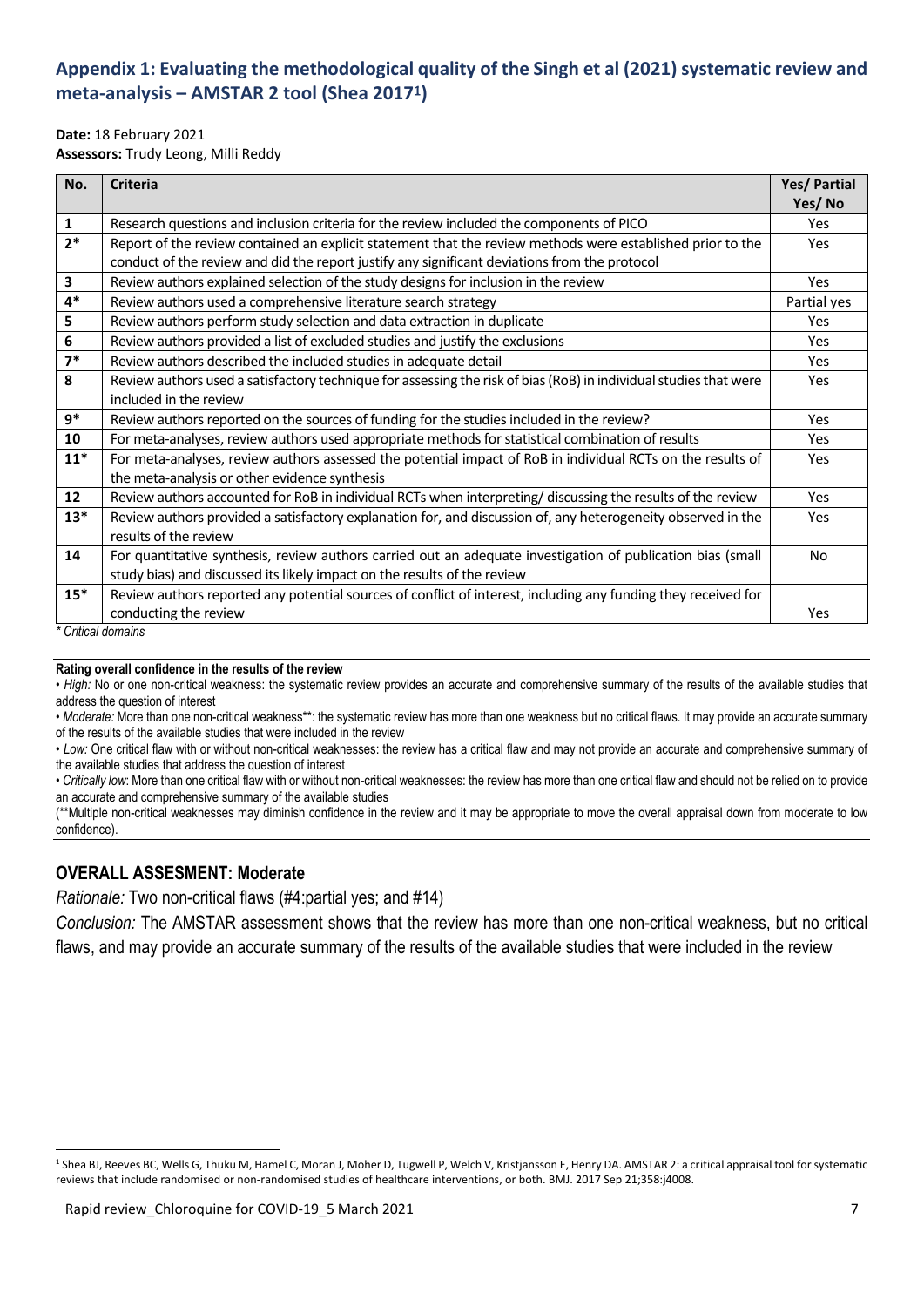# **Appendix 2: Evidence to decision framework**

|                                                     | <b>JUDGEMENT</b>                                                                          | <b>EVIDENCE &amp; ADDITIONAL CONSIDERATIONS</b>                         |
|-----------------------------------------------------|-------------------------------------------------------------------------------------------|-------------------------------------------------------------------------|
|                                                     | What is the size of the effect for beneficial outcomes?                                   | There are no benefits in terms of any clinically important<br>outcomes. |
| <b>BENEFIT</b><br><b>EVIDENCE</b><br>$\overline{5}$ | Moderate<br>Small<br>Large<br>None<br>Uncertain<br>X                                      |                                                                         |
|                                                     | What is the size of the effect for harmful outcomes?                                      | Hydroxychloroquine/chloroquine is associated with<br>an                 |
| EVIDENCE<br>OF HARMS                                | Moderate<br>Small<br>None<br>Large<br>x                                                   | increased risk of adverse events.                                       |
|                                                     | Do desirable effects outweigh undesirable harms?                                          |                                                                         |
|                                                     | Favours<br>Favours<br>Intervention = Control or<br>intervention<br>control<br>Uncertain   |                                                                         |
| BENEFITS<br>& HARMS                                 | X                                                                                         |                                                                         |
|                                                     | What is the certainty/quality of evidence?                                                |                                                                         |
| <b>QUALITY OF</b><br>EVIDENCE                       | Moderate<br>Very low<br>High<br>Low                                                       |                                                                         |
|                                                     | x                                                                                         |                                                                         |
|                                                     |                                                                                           |                                                                         |
|                                                     | Is implementation of this recommendation feasible?                                        | $N/A^*$                                                                 |
| FEASABILITY                                         | Yes<br>Uncertain<br>No                                                                    |                                                                         |
|                                                     |                                                                                           |                                                                         |
|                                                     |                                                                                           |                                                                         |
|                                                     | How large are the resource requirements?<br>Less intensive<br>More intensive<br>Uncertain | Price of medicines: N/A*                                                |
| USE                                                 |                                                                                           |                                                                         |
| RESOURCE                                            |                                                                                           |                                                                         |
|                                                     |                                                                                           |                                                                         |
|                                                     | Is there important uncertainty or variability about how<br>much people value the options? | $N/A^*$                                                                 |
|                                                     |                                                                                           |                                                                         |
| LUES, PREFERENCES,<br><b>ACCEPTABILITY</b>          | Minor<br>Major<br>Uncertain                                                               |                                                                         |
|                                                     |                                                                                           |                                                                         |
|                                                     | Is the option acceptable to key stakeholders?                                             |                                                                         |
| ℥                                                   | Yes<br>Uncertain<br>No                                                                    |                                                                         |
|                                                     | Would there be an impact on health inequity?                                              | $N/A^*$                                                                 |
|                                                     |                                                                                           |                                                                         |
| EQUITY                                              | Uncertain<br>Yes<br>No                                                                    |                                                                         |
|                                                     |                                                                                           |                                                                         |

\* Judgements for these domains are not applicable, given the strong recommendation not to support use of hydroxychloroquine for treatment of COVID-19 due to the lack of evidence (benefit or harm).

#### **Appendix 3: Updating of a rapid report**

| Date        | <b>Signal</b>           | <b>Rationale</b>                                         |
|-------------|-------------------------|----------------------------------------------------------|
| 8 June 2020 | Numerous RCTs published | Numerous RCTs published, but Cochrane review in progress |
|             |                         |                                                          |

| <b>Version</b> | Date         | Reviewer(s)     | <b>Recommendation and Rationale</b>                                         |
|----------------|--------------|-----------------|-----------------------------------------------------------------------------|
| First          | 9 April 2020 | TK, KC, MB, RdW | Insufficient evidence to recommend routine use of chloroquine or            |
|                |              |                 | hydroxychloroquine for COVID-19; except in the context of a clinical trial. |
| Second         | 5 March 2021 | RdW, KC, MB,    | Chloroquine or hydroxychloroquine should not be used to treat patients with |
|                |              |                 | COVID-19 as there is no evidence of benefit but increased risk of harm.     |